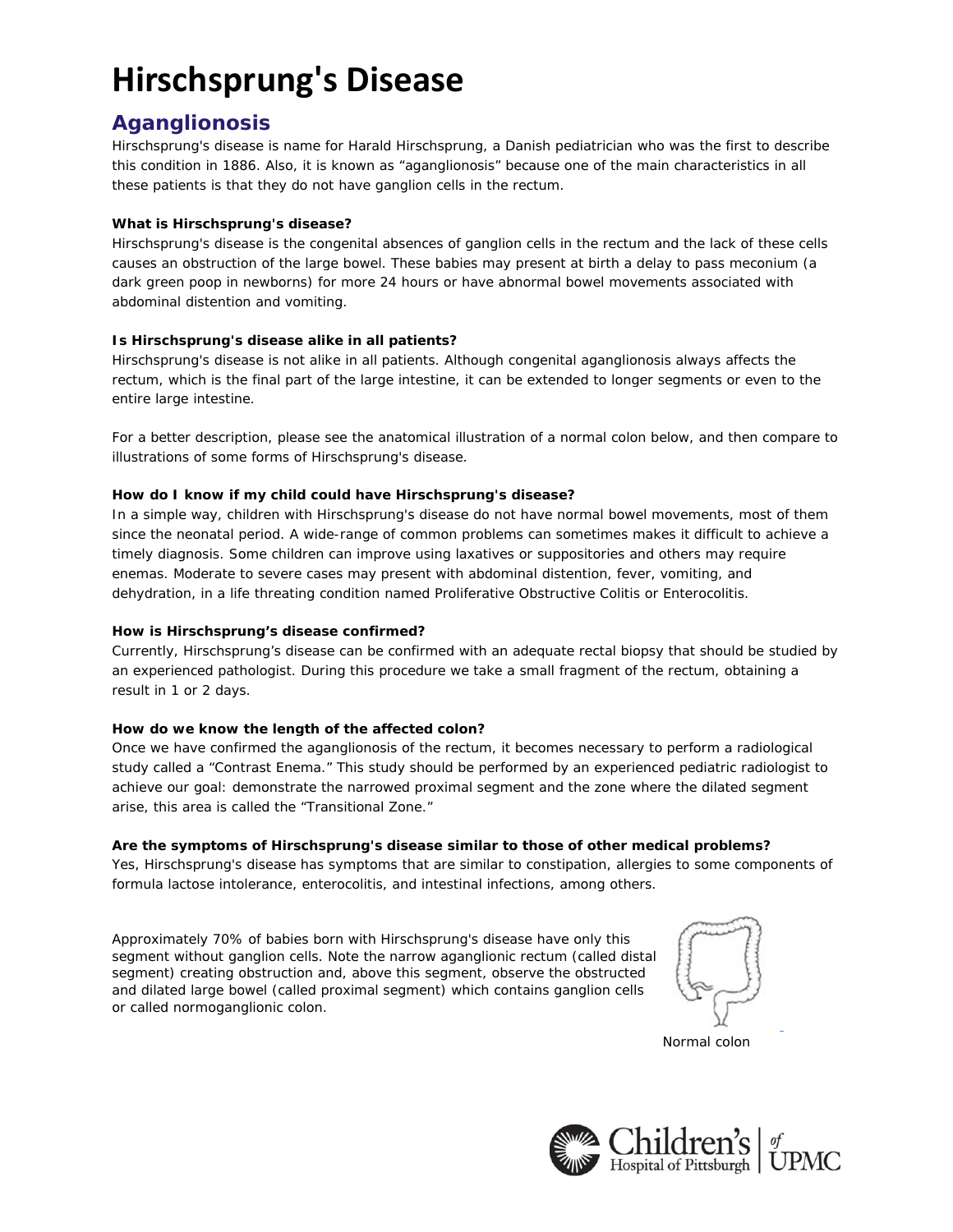

*Aganglionosis of the rectum*

*Aganglionosis of rectum, sigmoid, and left large bowel (also called a descending colon).*

Approximately 20% of babies born with Hirschsprung's disease have this form of aganglionosis. Observe a larger aganglionic distal segment causing obstruction and the proximal normoganglionic dilated colon (named in this case transverse colon).





*Total colonic aganglionosis*

#### **How is Hirschsprung's disease treated?**

As we previously described, Hirschsprung's has different clinical expressions as well as affected length segments so, we are going to describe the "standard" approach remarking some variables in each stage.

#### Stage 1: Relieve the obstruction

Rectal tube - More than 70% of newborns with Hirschsprung's disease have only an aganglionic rectum, consequently the obstruction could be resolved with a rectal tube avoiding a colostomy and offering patients the possibility to correct the condition with one surgical procedure commonly called a "One-stage pullthrough". The rectal tube is placed into the rectum allowing the gas and stool to come out, also it is used to instill saline solution into the colon.This procedure could be maintained for several days or even weeks until a comprehensive diagnosis is established.

Colostomy - An intestinal stoma is needed in newborns or infants when a rectal tube does not resolve the obstruction; most commonly, this situation occurs in patients with larger aganglionic segments and usually an abdominal exploration is needed.

Ileostomy - When a total colonic aganglionosis is suspected or confirmed, the last segment of the small bowel, named ileum, is brought out onto the surface of the skin creating a stoma.

### Stage 2: Pull-through

All types of Hirschsprung's disease need a surgical procedure achieving 3 surgical principles:

- 1. to remove the aganglionic segment,
- 2. to mobilize a normoganglionic intestine through the pelvis to the anal canal and

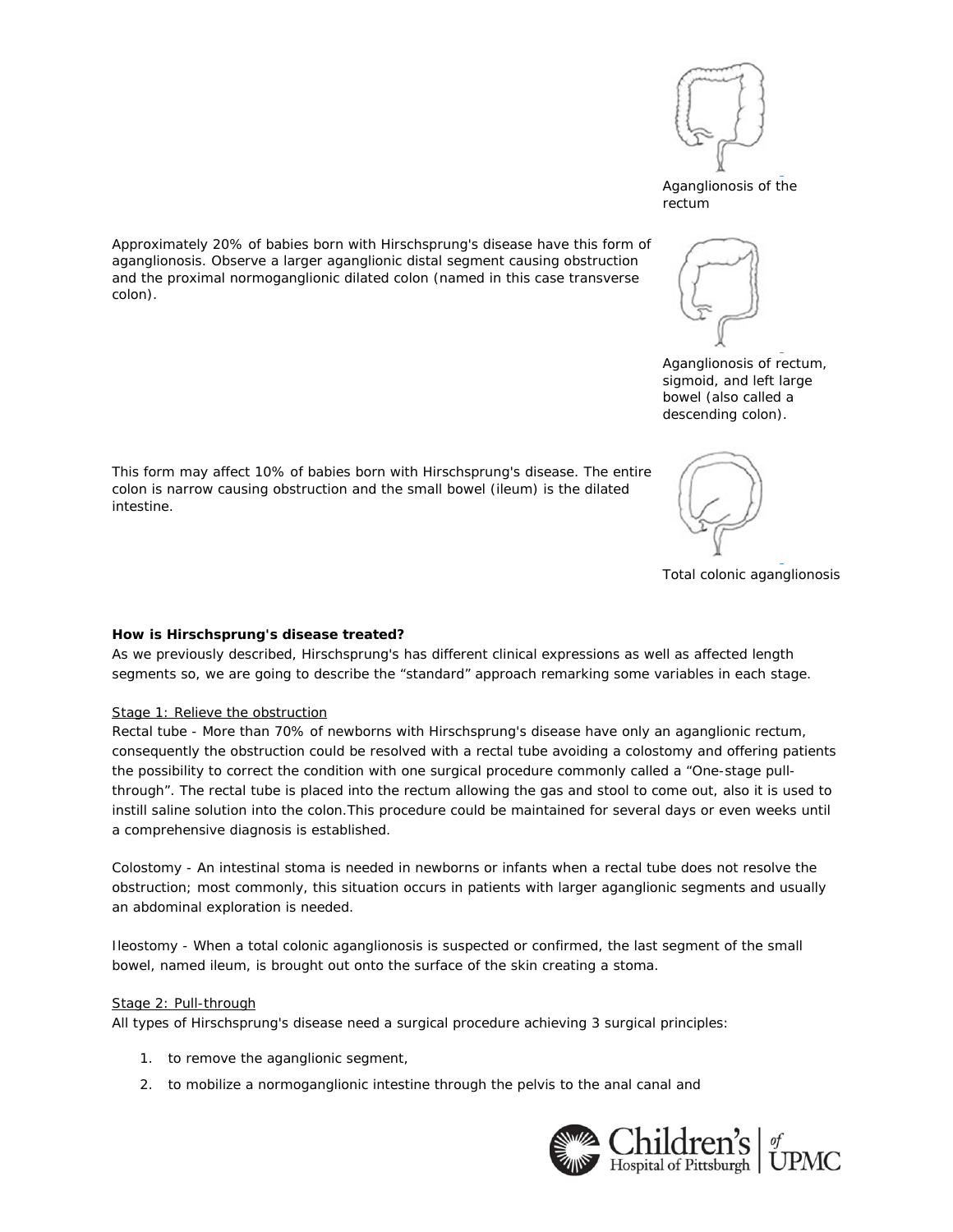3. to perform an anastomosis -surgical union- close to the dentate line; these steps commonly are called "the pull-through" and there are different techniques to perform it.

Usually, the colon is pulled-through however, the small bowel is connected to the anal canal in patients with total colonic aganglionosis, in these particular patients, some surgeons use a portion of the aganglionic colon to create a mixed tube with small bowel, this is called "colon patch." (We typically do not recommend a colon patch because they frequently produce obstructive problems.)

#### Stage 3: Close the colostomy or ileostomy

The stomas could be closed at the time of the pull-through, if the surgeon decides not to do it; colostomy/ileostomy is closed 4-8 weeks after the pull-through.

The surgical treatment of Hirschsprung's could be made as:

- One-stage pull-through (e.g. primary pull-through)
- Two-stages pull-through (e.g. colostomy and pull-through) or
- Three-stages pull-through (e.g. colostomy, pull-through and colostomy closure)

#### **What can I expect for my son/daughter after the pull-through?**

Many children with Hirschsprung's disease have a normal lifestyle after the pull-through procedure however, there is group of children that will have functional problems needing long-term follow-up.

One such problem is enterocolitis. One group of patients, around 30%, will have at any time after the pullthrough, acute or chronic symptoms of intestinal obstruction (constipation like), abdominal distention, smelly loose stools (diarrhea like), vomiting and fever. These symptoms could be mild to severe and should be treated immediately, or better yet should be prevented.

Please read below about colonic irrigations.

Other groups of patients may suffer fecal incontinence after the pull-through; most of them are diagnosed at 3 to 4 years of age when mothers are aware that their children cannot use normal underwear due to fecal soiling and cannot achieve bowel control.

Finally, residual constipation is a problem that other group of patients may suffer after the pull-through.

# **What are colonic irrigations? Why should I know how to make it?**

The anal canal is the terminal part of the large bowel located between the rectum and anus. It is a short zone containing the anatomical and physiological elements for fecal continence. The pectinate line is an important anatomical reference of the anal canal, which should be preserved during the anastomosis of the pullthrough; the normoganglionic bowel is anastomosed (connected) to the anal canal, a few millimeters above this line.

The consequence of conserve undamaged this structure is that we leave a small zone with "obstructive-functional Hirschsprung's disease", which is usually overcome for the remaining normoganglionic bowel. For unknown causes, some patients develop acute or chronic obstruction to the outflow causing stasis of stool, bacterial overgrowth and inflammation of the colon named "colitis" or "enterocolitis." An inflamed bowel does not have normal propulsive movements worsening the obstruction.

In patients with "obstructive colitis," colonic irrigations are really useful to remove the stool, to clean (wash out) the colon, to prevent stasis of stool helping to take control of bacterial overgrowth.